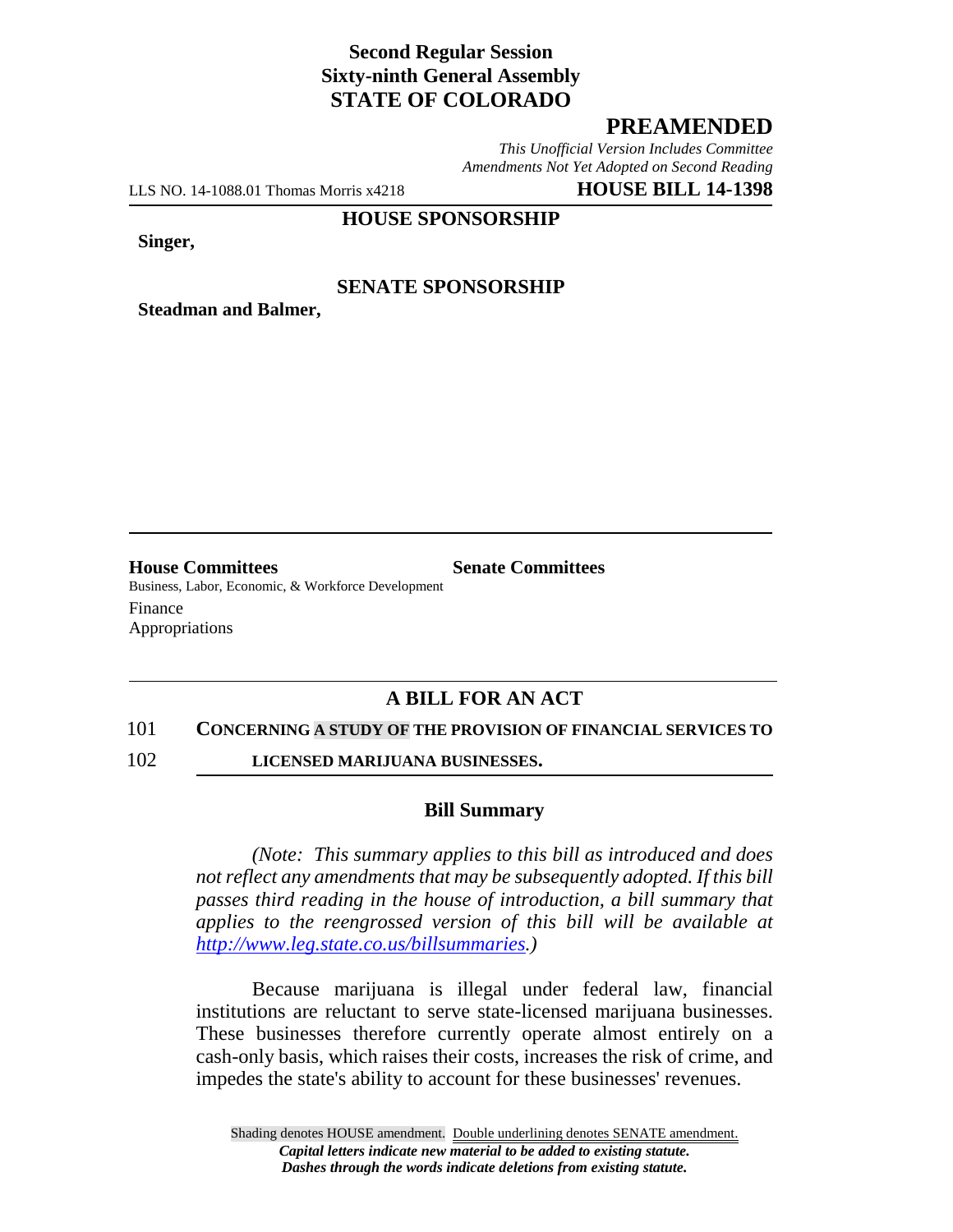**Section 1** of the bill enacts the "Marijuana Financial Services Cooperatives Act". Marijuana financial services cooperatives (referred to as "cannabis credit co-ops") are a type of financial services entity, membership in which is restricted to entities that are licensed to own or operate a marijuana business. Cannabis credit co-ops are subject to regulation by the state commissioner of financial services in a manner similar to that of credit unions, with the following differences:

- The commissioner has 60 days after the filing of an application for a charter to determine whether the application meets the applicable requirements;
- ! The incorporators of the co-op must provide the commissioner with written evidence of approval by the federal reserve bank for access by the co-op to the federal reserve system;
- ! The commissioner cannot allow more than 10 charters for cannabis credit co-ops to be outstanding at any one time;
- ! The commissioner must examine cannabis credit co-ops at least once every 6 months; and
- ! Once a member no longer owns or operates a licensed marijuana business, the member is no longer qualified to be a member of a co-op.

A cannabis credit co-op:

- ! Cannot refer to itself as a "credit union" or "bank";
- ! Does not need to acquire and maintain deposit insurance;
- ! Is subject to taxation; and
- ! Is specifically required to comply with federal requirements relating to marijuana businesses and their proceeds and to file reports with the commissioner regarding its federal law compliance and compliance with federal guidance.

**Section 3** gives the court of appeals jurisdiction to review certain of the commissioner's actions. **Section 4** sunsets the regulation of cannabis credit co-ops on September 1, 2020.

1 *Be it enacted by the General Assembly of the State of Colorado:*

# 2 **SECTION 1. Study of provision of financial services to**

3 **licensed marijuana businesses.** (1) The department of regulatory

- 4 agencies shall conduct a study of the optimal means of providing
- 5 financial services to licensed marijuana businesses, including:
- 

6 (a) An analysis of the version of House Bill 14-1398 as it was

7 reported fromthe house of representatives business, labor, economic, and